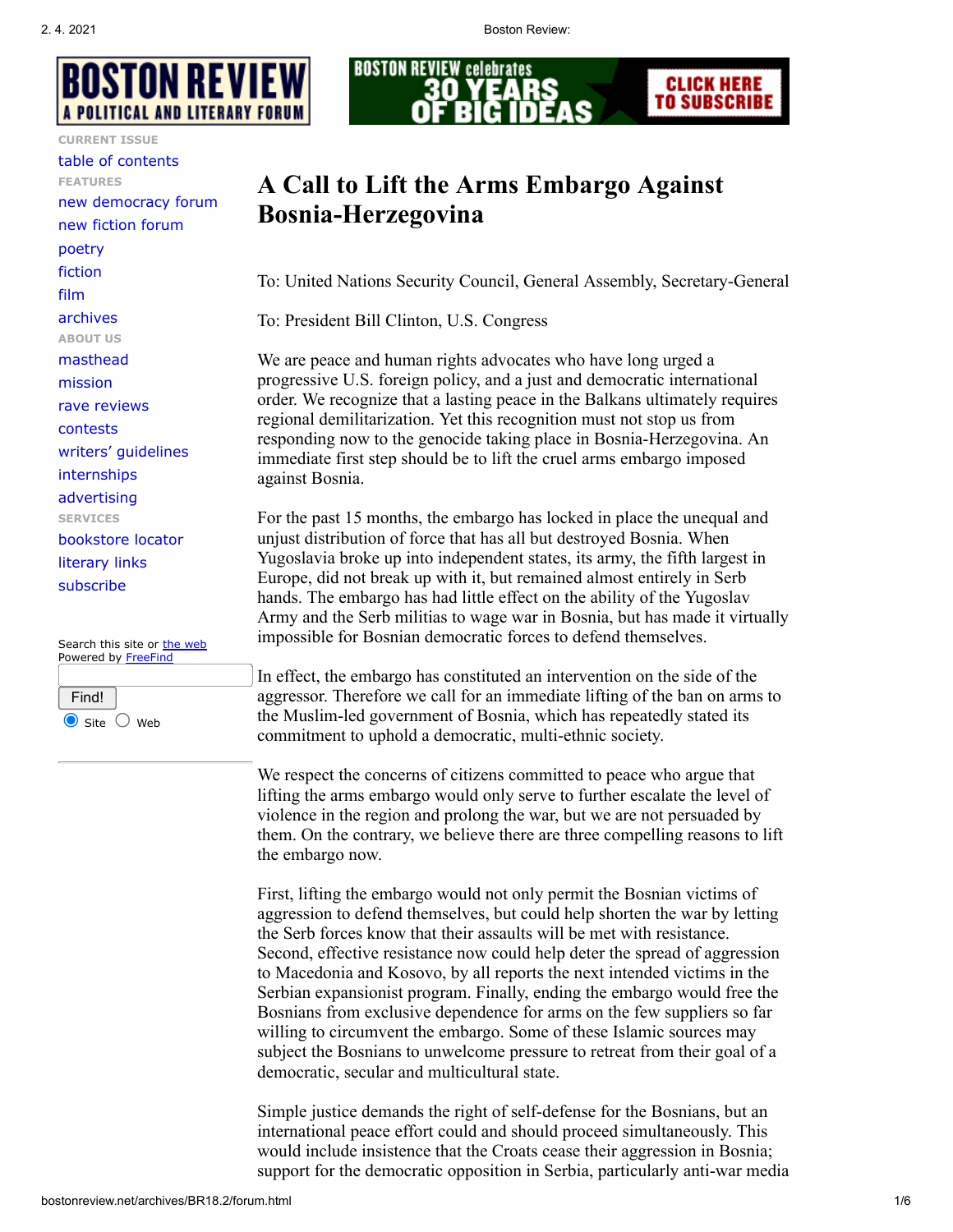and organizations; vigorous prosecution of war criminals (of whom the vast majority but not all are on the Serbian side); and air-lifting humanitarian aid, under military protection, to all civilians in need.

The United Nations, the United States, and the European Community bear a heavy responsibility for pursuing a policy of pseudo-evenhandednesss that has in fact strengthened the side of aggressive Serb expansionism. It is time to admit the terrible failure of this policy, to lift the arms embargo, and give the Bosnian government a chance to survive.

Alenka Arko

Shlomo Avineri--Professor of Political Science, The Hebrew University of Jerusalem (Israel)

Fatima Basic--President, Bosnian Children Relief (Canada)

Saban Basic--Relief Coordinator, Bosnian Children Relief (Canada)

Richard Caplan--Institute for War & Peace Reporting (England)

Daniel Cohn-Bendit--Frankfurt City Ministry for Multicultural Affairs (Germany)

Bogdan Denitch--Michael Harrington Professor of Social Science, Queens College and Graduate School, CUNY

Manuela Dobos--College of Staten Island, City University of New York

Ariel Dorfman--writer

Sam Farber--editorial board, Against the Current

Jonathan Fine

Michael Foot--British Labour Party

Elinor Fuchs--School of the Arts, Columbia University

Todd Gitlin--Department of Sociology, University of California, Berkeley

Thomas Harrison--Campaign for Peace and Democracy

Adrian Hastings--Department of Theology, University of Leeds (England)

Judith Hempfling--peace activist

Christopher Hitchens

Quintin Hoare--New Left Review (London)

Adam Hochschild--writer

Marko Hren--former director, Ljubljana Peace Institute

Andrea Imredy--peace activist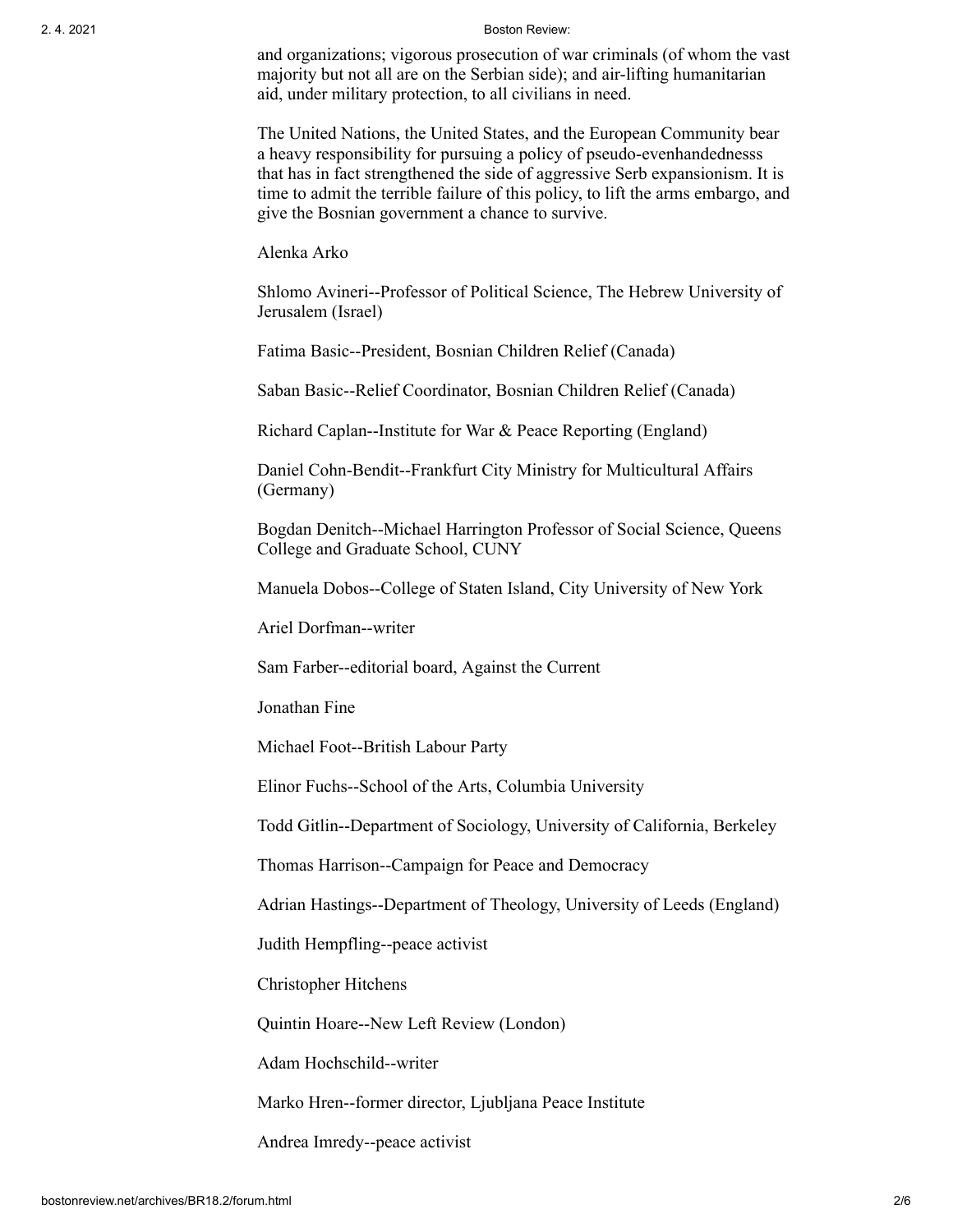Julius Jacobson--New Politics

Phyllis Jacobson--New Politics

Vlasta Jalusic--director, Ljubljana Peace Institute (Slovenia)

Vlasta Jesenicnik

Dr. Lynne Jones--former chairperson, European Nuclear Disarmament (Britain)

Kasumi--writer and artist

Joe Kraus

Tonci Kuzmanic--University of Ljubljana

Joanne Landy--Campaign for Peace and Democracy

Michael Lerner--editor, Tikkun

Paul Levine--Professor of American Literature, University of Copenhagen

Robert Jay Lifton--Distinguished Professor of Psychiatry and Psychology, City University of New York

Steven Lukes--European University Institute, Florence (Italy)

Branka Magas--New Left Review (London)

Tomaz Mastnak--Senior Fellow, Slovenian Academy of Sciences and Arts

Erika Munk--Yale School of Drama

Marlene Nadle--journalist

Nigel Osborne--Faculty of Music, Edinburgh University (Scotland)

Eva Quistorp--member of the European Parliament; chairperson, Women for Peace (Germany)

Rudi Risman--Department of Sociology, University of Ljubljana

Dr. Alfred Saah--Johns Hopkins University

Edward Said--Columbia University

Charles Scarlott

Jennifer Scarlott--Campaign for Peace and Democracy

Kerry Scarlott

Nadia Tazi

Arthur Waskow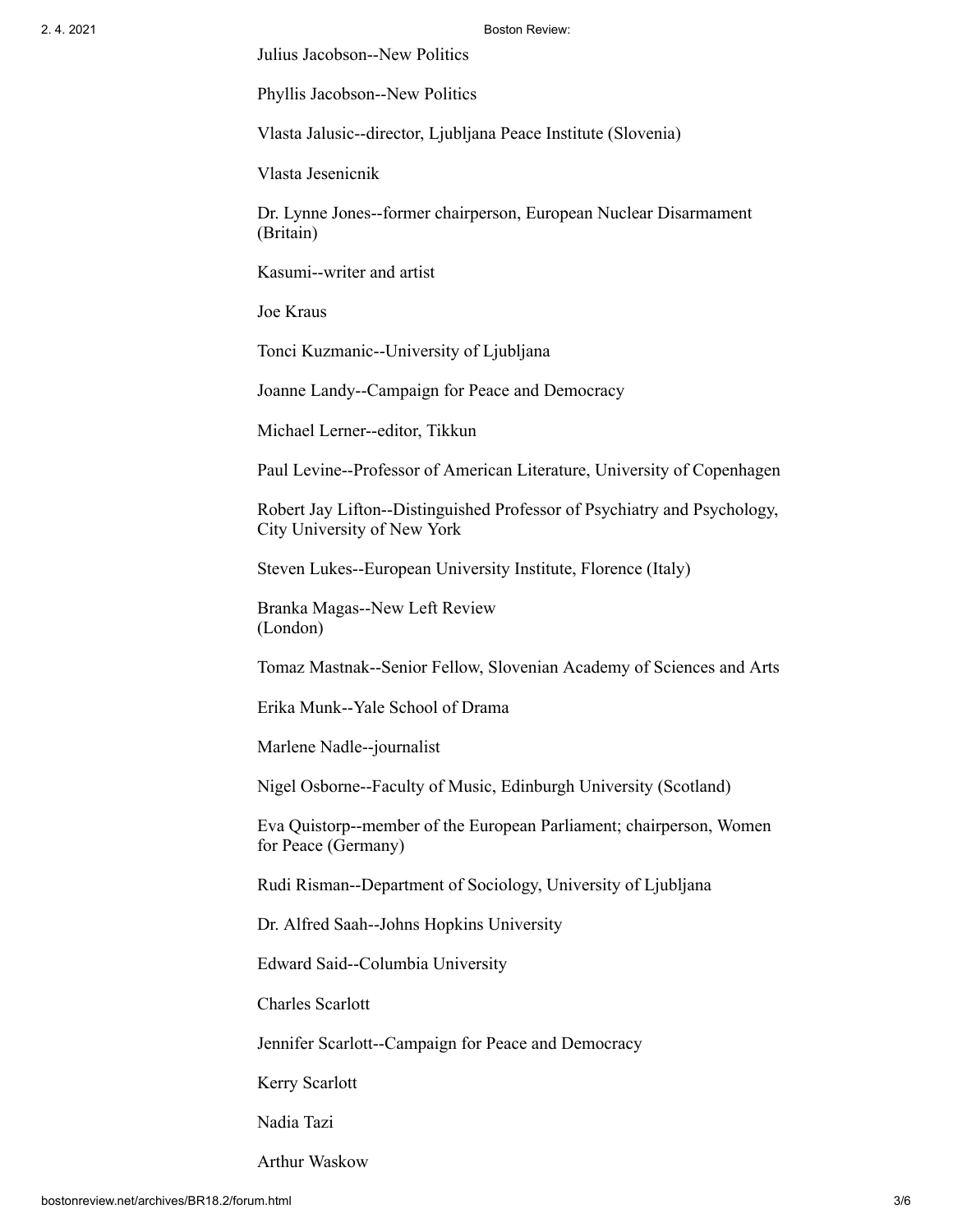Peter Weiss

Cornel West--Afro-American Studies Program, Princeton University

Margaret Willig-Crane--former director, New Initiatives for Full Employment

Kenton Worcester--Social Science Research Council

*Partial Listing: Affiliations for identification purposes only*

# **Dear Editor:**

Boston Review's symposium on "The Responsibility of Intellectuals" was unusually moving and bracing. No transcript can convey the passion filling the high-ceilinged hall of the Kennedy School that night. Students, citizens, media, and even professors crammed together, leaning over balustrades on the third floor for a glimpse of the talking heads below. Intellectuals will always be with us. It's time we figured out what to do with ourselves.

I left the symposium excited and not a little confused. The conversation focused on the role of black intellectuals. What did this have to do with the rest of us? How could we find our way to a community we might best serve our gifts by serving? bell hooks's memorable remark about the need to harmonize the truth of our knowledge with the truth of our lives isn't so easy to put into practice. Not all have direct access to communities toward which they nevertheless feel affectionate, if often theoretical, connection. Not everyone has a family member with a drug problem. Without a personal tie to suffering that is extreme enough to be classified as a public danger, people of genuine goodwill inevitably get caught up in trying to heal and build within their private worlds. Most people believe life gives them enough to worry about. Part of what issue-oriented intellectuals can do is to keep giving us perspectives reminding us that inner-city poverty is not competing for our attention against the pressures of the illnesses of parents, the unemployment of neighbors in the suburbs. They need to keep redrawing the borders of our world until we better understand the reasons we've needed to create human rights organizations in the first place.

The word "community" seemed a key term in the evening's conversation. It's a surprisingly obdurate concept. How many of us inhabit just one community? How many of us feel our primary responsibility is toward our community of residence?

Most intellectuals I know lament the loss of community. Part of what they mean is that there aren't enough jobs in the neighborhood, in the intellectual community, to sustain them. There's serious underemployment in the polis of the mind and this affects the way intellectuals connect, or fail to connect, to their community of residence.

As an out-of-towner, I continue to marvel at the mystery that is Boston. How does one get to take part in its civic life if: a) one is not a native; b) one is childless; c) one is not a homeowner? These conditions describe the circumstances of countless resident intellectuals, many of whom really do have a strong desire to contribute something to their adopted community. I suggest the panelists help create organizations which make it easy for interested parties -- teachers, writers, scientists -- to bring their knowledge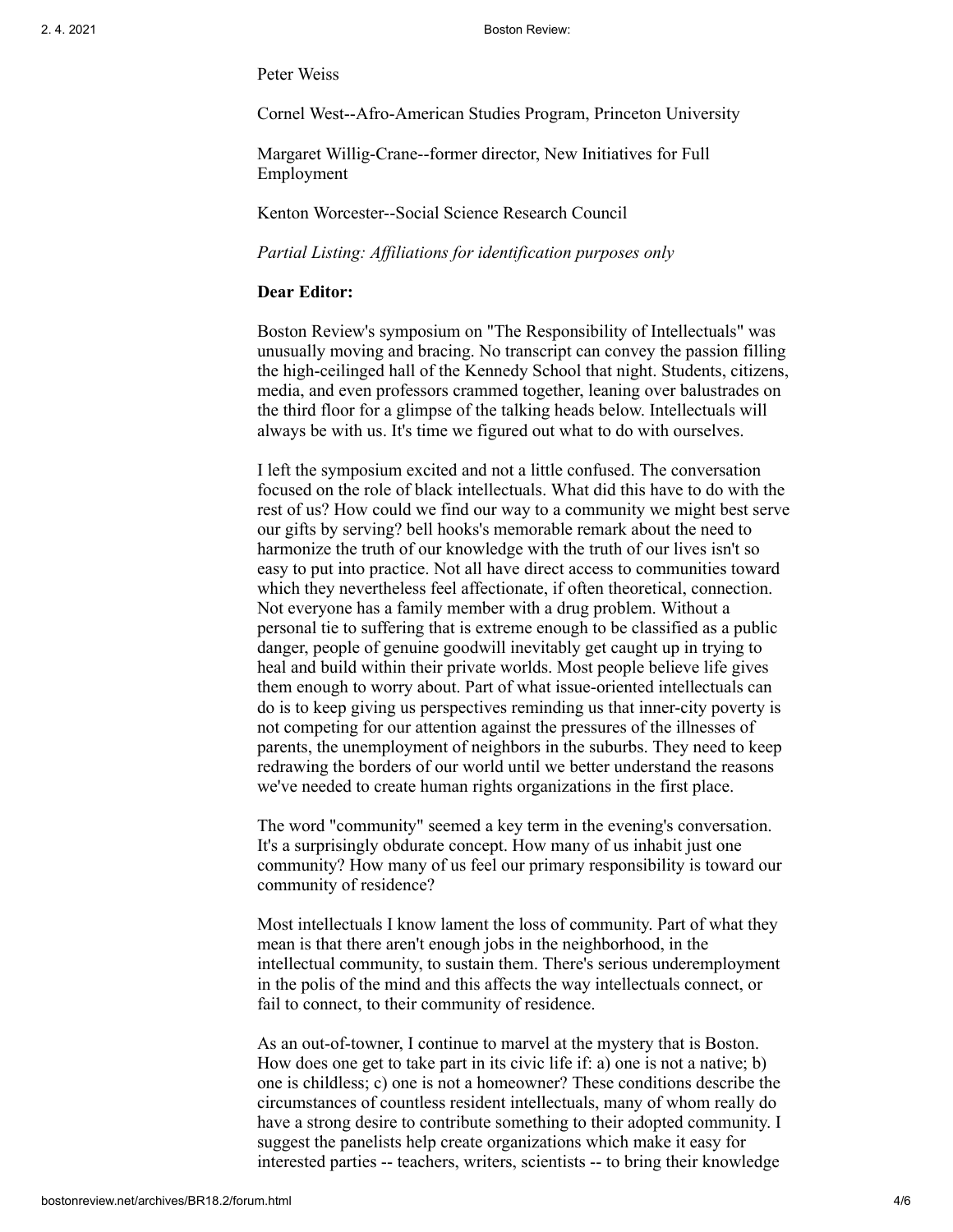to communities beyond their immediate neighborhoods. The administrative side of such an organization should be a joy to work with, and would in itself create jobs for all parties.

For a few years now Agni has been trying to establish a poetry in the schools program which would send local writers into inner-city schools. Students would meet with writers among the best in their field. Teachers would get a break from routine. And the writers themselves would get to know the wider community within which they tend to inhabit an all-toorestricted circle. The word community might again begin to seem horizonless, large, open.

Initially we'd conceived of this as a volunteer program. However, I think, given how value is measured and communicated in this culture, the writers and administrators should be well paid. No need to teach students implicitly that the serious pursuit of literature is the province of the privileged.

Finally, I'd like point out that most intellectuals are themselves relatively poor. The speakers at the podium are notable exceptions. Indeed, the younger generation of intellectuals in this city is one of our more vulnerable populations. They are not threatened by crack, but they are in danger of losing the hope and faith that led them to pursue their intellectual and spiritual ideals. Many of them make their living as part-time lecturers and administrators affiliated with area universities which too happily take advantage of the disorganized migrant mind-laborers moving through these parts. Sometimes these young people make as little as \$8,000 a year; the best paying lecturer's posts (at Harvard) offer circa \$25,000. Their students obviously absorb the lessons offered by their teachers' lives. The evening's panelists may not know this; or they may not care to hear it; or they may feel powerless to affect the corporate, hierarchical design of our universities. Yet they do after all have a responsibility to their immediate professional community. It's one in which they might even be able to exert some influence. Unfortunately, solidarity among intellectuals is as rare as solidarity among the working classes. It seems that intellectuals are always pointing somewhere else. It seems often that they are hired to point somewhere else. Perhaps if they began to look at their own places of employment and ask themselves what values they see enacted there, they may find themselves in an uncomfortable position. Let us start by setting order to our own homes. Let us start by making the intellectual life both appear, and be, the sort of life a kid growing up in the inner-city might want to lead. And at the same time, let's make use of the truth of our knowledge on behalf of those others whose lives give meaning to the word.

I look forward to the next session.

Askold Melnyczuk

## **Editor,** *Agni*

Originally published in the March/ April 1993 issue of Boston Review

Click here to return to the *Boston Review* [Forum, On the Responsibility of](http://bostonreview.net/archives/dreader/series/responsibility.html) Intellectuals.